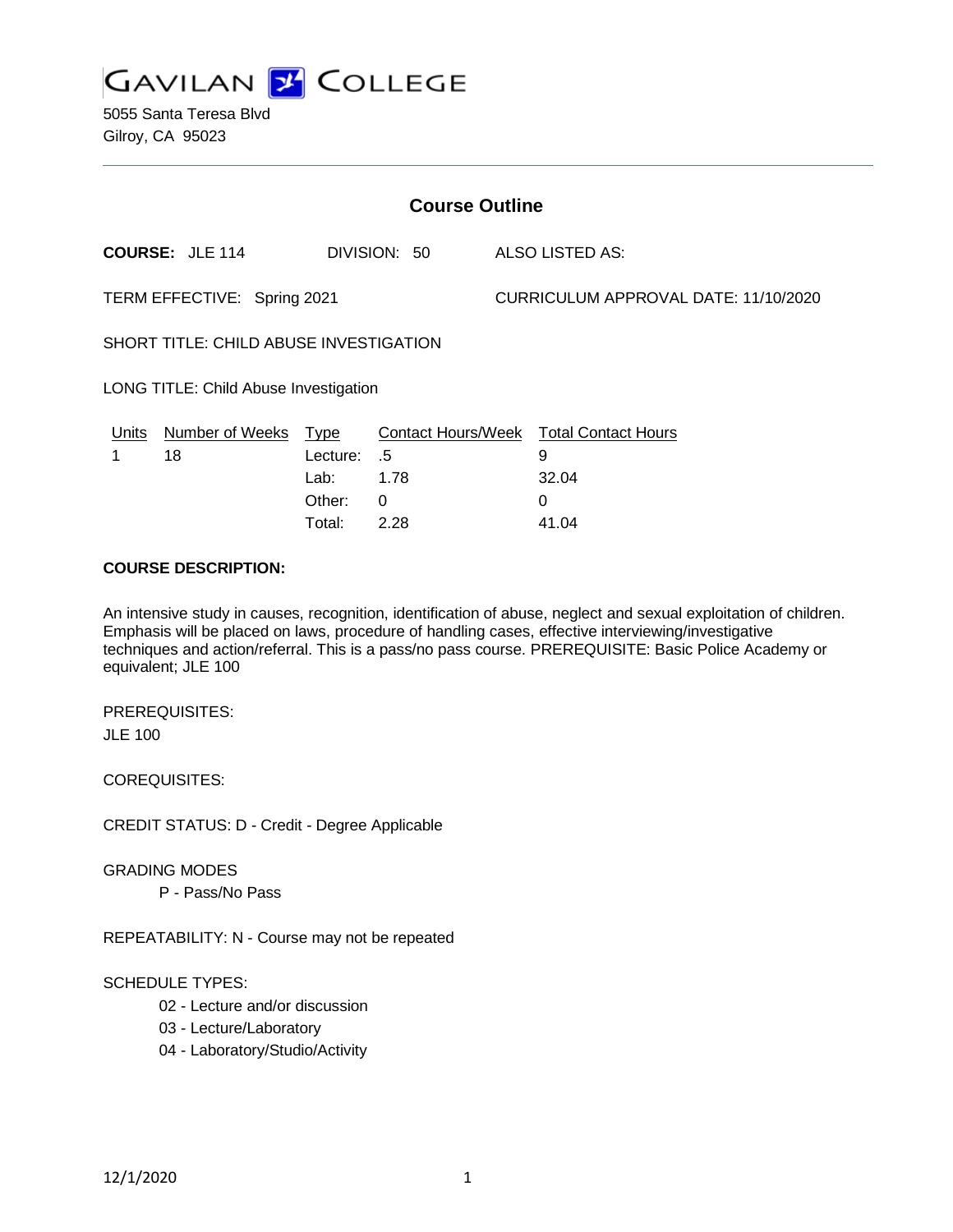### **STUDENT LEARNING OUTCOMES:**

By the end of this course, a student should:

1. Develop techniques to provide a controlled, comfortable, monitored setting to conduct child interviews.

2. Complete a preliminary investigations on a mock child abuse case and identify and explain clues to abuse including photography, evidence, type of abuse.

### **CONTENT, STUDENT PERFORMANCE OBJECTIVES, OUT-OF-CLASS ASSIGNMENTS**

Curriculum Approval Date: 11/10/2020

LECTURE CONTENT:

- I. COURSE OPENING (1 hour)
- A. Orientation
- 1. Introductions
- 2. Course Administrator
	- 3. Students
- B. Training Schedule: Review each module
- C. Expectations
	- 1. Phones, PDA's, etc.
	- 2. Punctuality
	- 3. Courtesy & respect
	- 4. Open and willing to learn & change
	- 5. Complete all activities & assignments
- D. Paperwork
	- 1. Sign in/POST roster
	- 2. Networking roster
		- ?
- II. ROLE OF THE CHILD ABUSE INVESTIGATOR/INVESTIGATIVE TECHNIQUES (4 hours)
- A. Class Introduction
	- 1. Brief instructor bio
	- 2. Student introductions, class expectations, etc.
- B. Unique Factors of Child Abuse Investigations
- 1. Difficulties unique to CA investigations
- 2. Qualifications of the Investigator
- 3. Investigator Stress Factors,
- 4. Unique Investigator Responsibilities
	- 5. Reporting Requirements
- C. Multidisciplinary approach to child abuse investigations
	- 1. Problems before MDT's
- 2. Improper delegation of investigative responsibilities (e.g. McMartin)
- 3. Developing resources: Interdisciplinary Sources
- 4. MIDT Investigative flow
- D. Taking the Child into Custody Overview of laws
- 1. Welfare & Institutions Code
	- 2. Penal Code
- E. Important Case Laws
- 1. Officer Liability: Keller v. City of Stockton
- 2. Duty to investigate: Alejo vs. Alhambra
- 3. Interviewing Child on School Grounds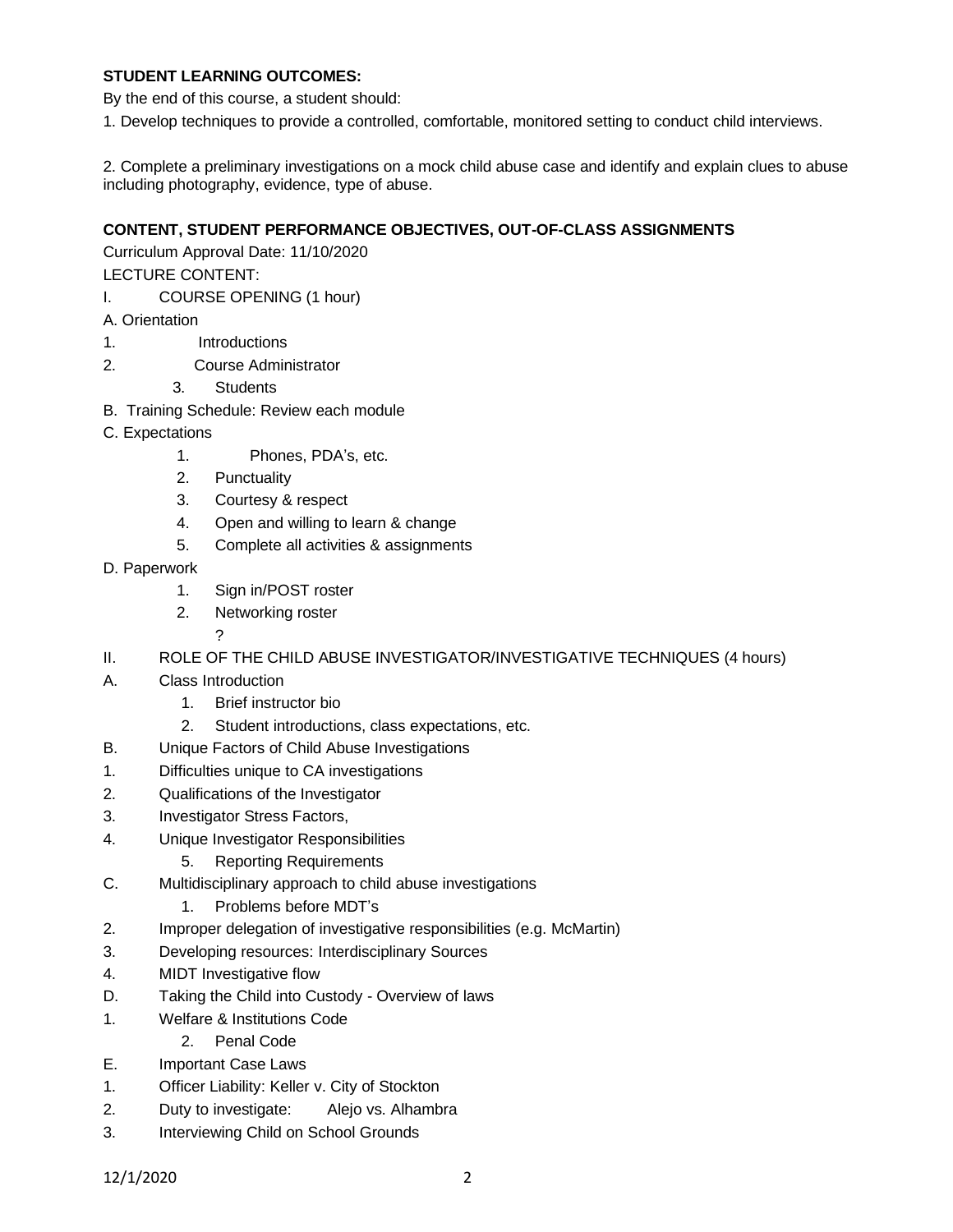4. Failures of the system - e.g. recent Los Angeles and Sacramento County child deaths: Class discussion of recent cases?

- F. Initial Case Preparation
- 1. Steps for Developing an Investigative Plan (Group 1)
	- a. Identifying the Involved Parties
	- b. Search for new victims
	- c. Search for corroborating witnesses
	- d. Consider potential of more offenders
	- e. Prioritize the interview sequence
	- f. Prioritize the search for evidence
	- g. Pretext call (see below)
	- h. Search warrant (see below)
	- i. Trace evidence
	- j. Corroborative evidence
- 2. Anticipating Defense Issues (Group 2)
	- a. False Report
	- b. Identification
	- c. -It didn't happen that way?
	- d. Child or mom lying
	- e. Lack of Intent
	- f. Mistake (age, conduct, etc.)
	- g. Diminished Actuality
	- h. Alibi
- 3. Corroborating the Victim's Allegations (Group 3)
	- a. Corroboration
	- b. Search for idiosyncratic detail
	- c. Sexual knowledge beyond age/developmental level
	- d. False Reports
	- e. Victim's ability to testify
- 4. Proving or Disproving Suspect's account of events (Group 4)
	- a. Verify alibi
	- b. Signature trait(s)
	- c. Evidence of consciousness of guilt
	- d. Evidence of conscious course of conduct
	- e. Evidence of sexual intent
- 5. Common Tools and Techniques (Group 5)
	- G. Investigative Techniques and Strategies
		- 1. Timing of arrest
			- a. Consequences/benefits of premature arrest
			- b. 836 PC vs Ramey, Complaint Request
		- 2. Lineups: Photo, live, voice, tools, tattoos
		- 3. Complex Cases: Contamination issues/Investigative resources/time consumption
	- H. Child Abuse Search Warrants
		- 1. Brief review of search warrant basics
		- 2. Resources and Case Law Updates
			- 3. Instructional Activity: Search Warrant Case Law
- III. CHILD VICTIM DYNAMICS & INTERVIEWING (4 hours)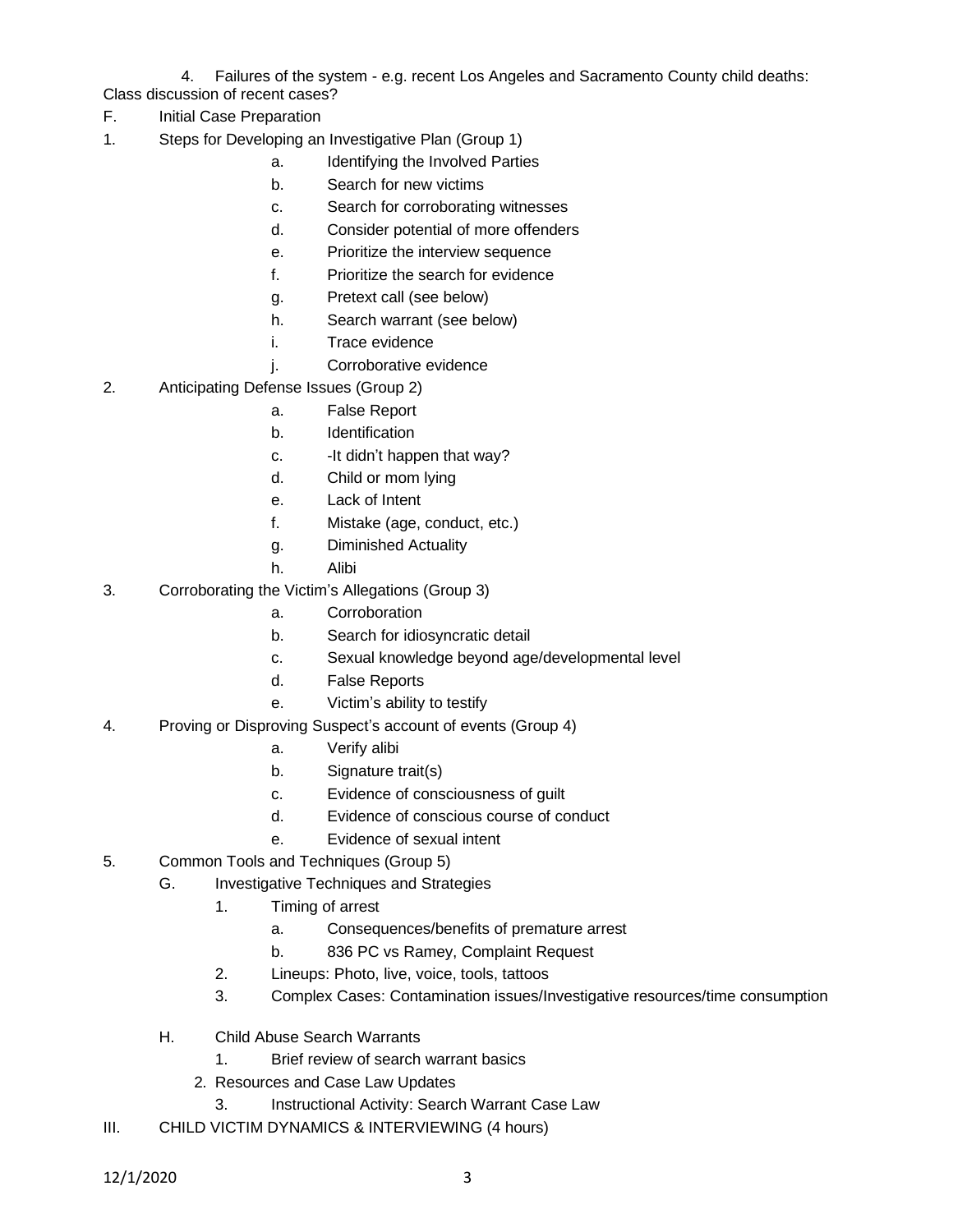- A. Introduction
	- 1. Keeping the investigation objective
	- 2. Keeping your emotions from interfering
	- 3. Avoid pre-judging the child
	- 4. Physical abuse cases vs. Sexual molest
	- 5. Differences between child vs. adult victims
- B. Victim Dynamics
	- 1. Age
	- 2. Gender
	- 3. Culture
	- 4. Relationship with family members
	- 5. Relationship with the offender
	- 6. Credibility issues
- C. Purpose of an interview
	- 1. Objective fact-finding
- D. Preparing for the interview: Child Victim/Witness
	- 1. Previously interviewed?
	- 2. Who is doing the interview?
	- 3. What do you know about the child initially?
- E. Location of Interview
	- 1. On scene or away
	- 2. Child's room (may or may not be appropriate if room is crime scene)
	- 3. Hospital
	- 4. School (you have right as LEO to interview at school)
	- 5. While in a protective custody facility
	- 6. Law enforcement facility or police vehicle
- F. Proximity
	- 1. Getting on the child's level
	- 2. Sit with child in a chair, on floor, etc.
	- 3. Position self toward the child
	- 4. No physical barriers (table, desk between, etc.)
	- 5. Limit distractions
	- 6. Limit size of the space if possible for privacy
- G. Who is present at interview?
	- 1. You and the child
	- 2. Child advocate (child's choosing, teacher, school counselor, etc.)
	- 3. Interpreter (not family member)
- H. The Interview: Rapport building
	- 1. Purpose
	- 2. Dress code
	- 3. Adapting to the child's language
	- 4. Getting to know the child
	- 5. Establish child's level of understanding
	- I. Information Gathering
		- 1. Record all interviews
		- 2. Continuum of questions (US DOJ Office of Juvenile Justice & Delinquency

Prevention)

J. Closure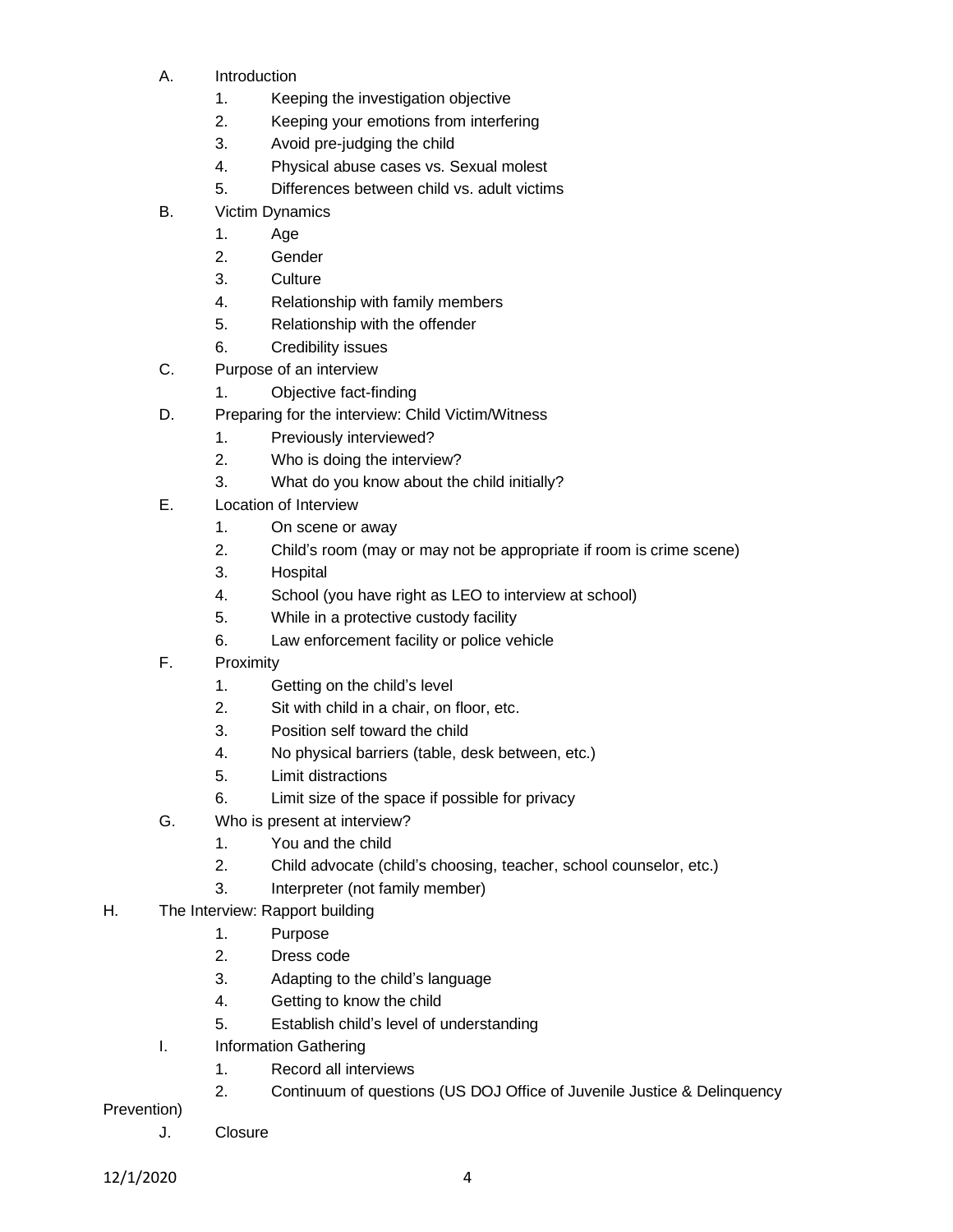- 1. Ask if child is concerned about anything
- 2. Talk about unrelated subjects before leaving
- IV. CHILD ABUSE & THE LAW (4 hours)
	- A. Introduction
		- 1. Instructor
		- 2. Review segment goals and objectives
	- B. Child Sex Law
		- 1. PC 288(a) Felony
		- 2. PC 288 (b)(1) Felony: As above plus force, violence, duress, menace and fear
		- 3. PC 288(c)(1) Felony or Misdemeanor
		- 4. PC 288.2 Felony or Misdemeanor (wobbler)
		- 5. PC 288.3 Felony
		- 6. PC 288.4 Misdemeanor
		- 7. PC 288.5 Felony
- 8. PC 288.
	- 9. PC 647.6 Misdemeanor
	- 10. Teenagers, -Statutory Crimes?
	- 11. Enhancements: 667.61
	- C. Specialized Evidence Concepts and Bias
		- 1. Child Sexual Abuse Accommodation Syndrome
		- 2. Fresh Complaint Doctrine
		- 3. Evidence Code 1108 (propensity evidence)
		- 4. Rape Trauma Syndrome
	- D. Child Exploitation Law
		- 1. Definition of Sexual Conduct

 2. PC 311.11(a) Possession of Child Porn ? Felony or Misdemeanor (wobbler) ? if defendant has a prior, then 290 offense is a straight felony.

3. PC 311.1(a) Distribution of Child Porn / No commercial purpose - Felony / Misdemeanor

- 4. PC 311.2(b) Distribution with commercial purpose / Felony: Same as above but add commercial purpose
- 5. PC 311.2 (c)
	- 6. PC 311.4(c) Pose child for, Felony

7. PC 311.4(b) Pose Child for Porn with commercial purpose - Felony Same as above but add commercial purpose (\$ or trade)

- 8. PC 311.2(d) Import or possess child porn with intent to distribute to child Felony
- E. Child Physical Abuse Law
	- 1. PC 273a
	- 2. PC 273a(b)
	- 3. PC 273 (a)(b)
	- 4. PC 273d
	- 5. PC 270
- F. Statute of Limitations
	- 1. General Provisions
- 2. Special sections for child sex
	- G. Marsy's Law
		- 1. Proposition 9: Reasons for Prop 9
- 2. Victim
- ?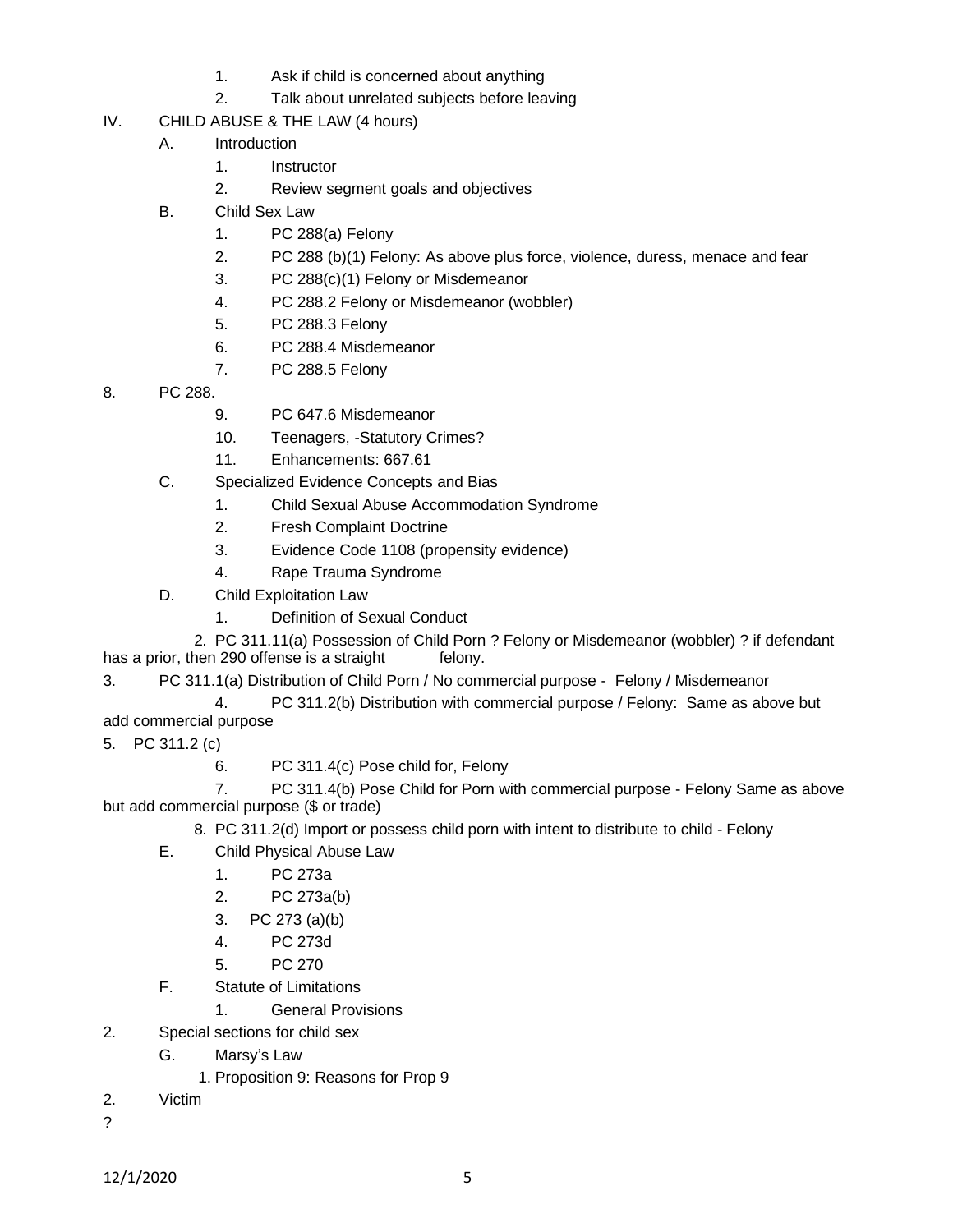- V. CHILD FORENSIC MEDICAL EXAMS (4 hours)
	- A. Forensic Medical Examination (SART) Legal
		- 1. State requirements: PC 11382.5e
		- 2. Forensic Medical Examination Training
		- 3. Local medical examination sites
	- B. Child Sexualized Behavior
		- 1. Normal
		- 2. Concerning
		- 3. Seek professional help
	- C. SART Protocol
		- 1. Initiating local SART protocol
	- D. Forensic Medical Examination
		- 1. Sequence
		- 2. Process
	- E. Common Medical Findings in Child Sexual Abuse
		- 1. Normal Genital Anatomy
		- 2. Suspicious Finding
		- 3. Definitive Findings
	- F. Coping with Trauma
		- 1. Parents/children
		- 2. Secondary Trauma
		- 3. Wellness
- VI. INVESTIGATION OF CHILD ABUSE: PHYSICAL ABUSE & NEGLECT (4 Hours)
	- A. Preliminary Investigations
		- 1. Identify and explain clues to abuse
		- 2. Photography
		- 3. Evidence
	- B. Types of Abuse
		- 1. Neglect
		- 2. Drug endangered children
		- 3. Spanking & whipping: abuse vs. discipline
		- 4. Assorted physical abuse
			- 5. Shaken Baby vs. SUDS
			- 6. Bite Marks (Forensic Odontology)
- VII. INVESTIGATION OF CHILD ABUSE: SUSPICIOUS BURNS, BITES & BRUISES (4 hours)
	- A. Introductions
		- 1. Instructor and student introductions
		- 2. Instructor expectations
- 3. Student expectations
	- B. Investigating Suspicious Burn Injuries
		- 1. Burns & temperatures defined
		- 2. Immersion Burn Evidence Worksheet
		- 3. Wet burns
		- 4. Dry contact burns
		- 5. Final exam
- VIII. PHYSICAL EVIDENCE IN CHILD ABUSE CASES (4 hours)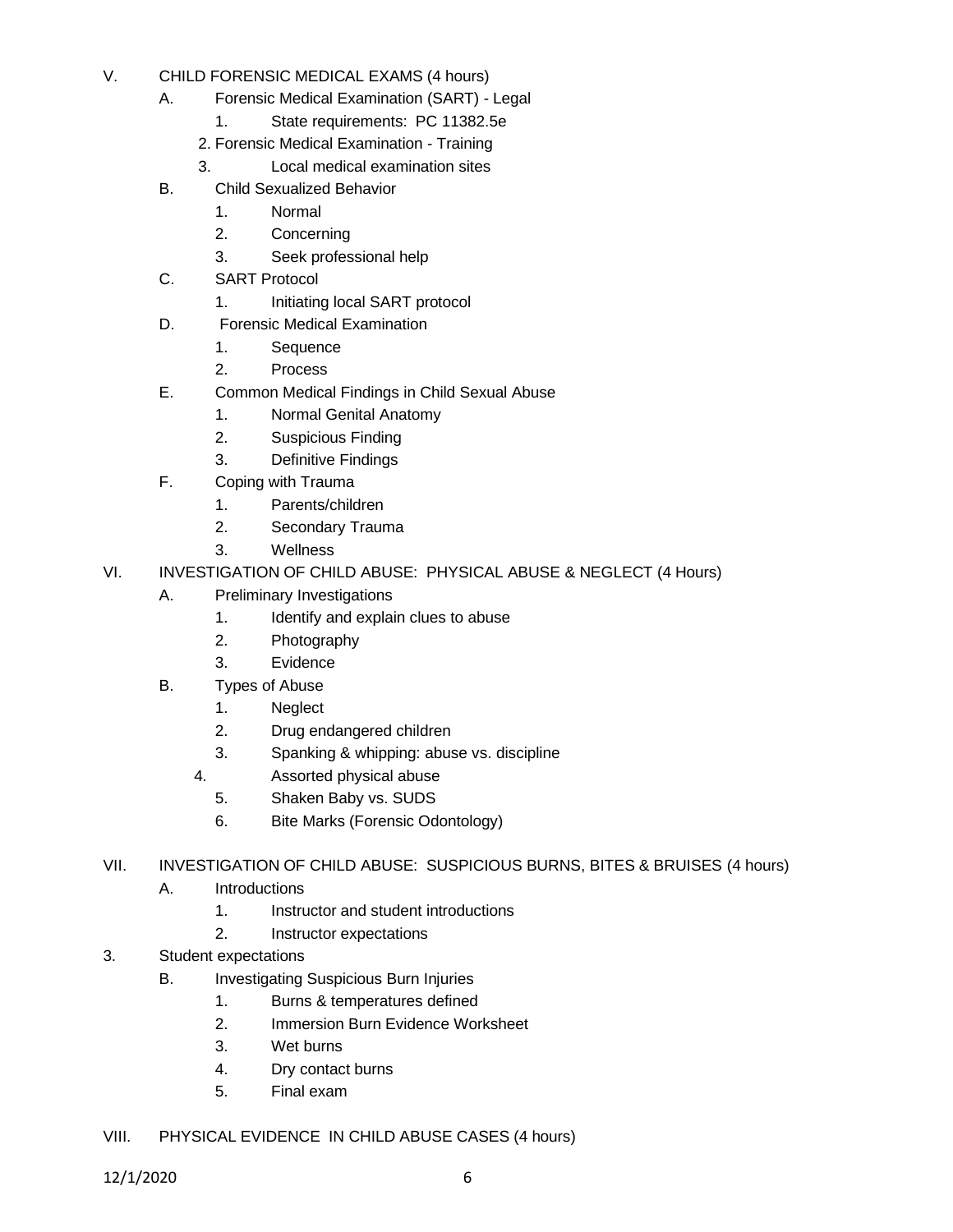- A. Introduction
	- 1. Instructor background
	- 2. Topics Covered
	- 3. Physical Evidence: The Big Picture What it can do for the investigation.

 4. The Crime Lab: various sections and techniques that are utilized to provide information for investigators - specific to child abuse investigations: Criminal Paternity

- B. Child Abuse Case Scenario: Instructional Activity #1 Evidence Recognition
	- 1. Assign group scenarios
	- 2. Give time to review and ID evidence
	- 3. Review each case
- C. Processing the Scene of a Child Abuse and Handling Evidence
	- 1. General Sequence of events at a Crime Scene
	- 2. Recording the Crime Scene and Documenting Evidence
	- 3. Recognizing Physical Evidence at the Scene
	- 4. Collection Packaging and Preserving Physical Evidence Specific To a Child

Abuse Investigation

- D. CODIS: How the Combined DNA Database Can Help Your Investigation
	- 1. Definition and Levels
	- 2. Requirements for what Profiles can and cannot be entered into CODIS
- 3. Timelines for Entry, Upload and Hit Notification
	- 4. CODIS Hits / Requirement for Investigator following a Hit to an Offender
	- 5. Special Considerations
- E. Final Review: Questions & Answers

IX. INVESTIGATION OF CHILD ABUSE: SEXUAL EXPLOITATION, ONLINE PORNOGRAPHY & COMPUTER FORENSICS (4 hours)

- A. Introduction
	- 1. Instructor Background
	- 2. Course Objectives
- B. Course Overview
	- 1. Child predator
	- 2. Child molester
	- 3. History
	- 4. Why a child becomes a victim
	- 5. Definitions
- C. Pornography
	- 1. Types of pornography
- 2. Child Pornography
- 3. United States vs. Kurrey
- 4. Stogner vs. California
	- 5. California vs. Spurlock
	- D. Sexual Victimization
		- 1. Dynamics
		- 2. Problems with investigation
	- 3. Most often an adult male?
	- E. Developmental Stages of a Child Predator
		- 1. Awareness
	- 2. Fantasies Start
	- 3. Stalking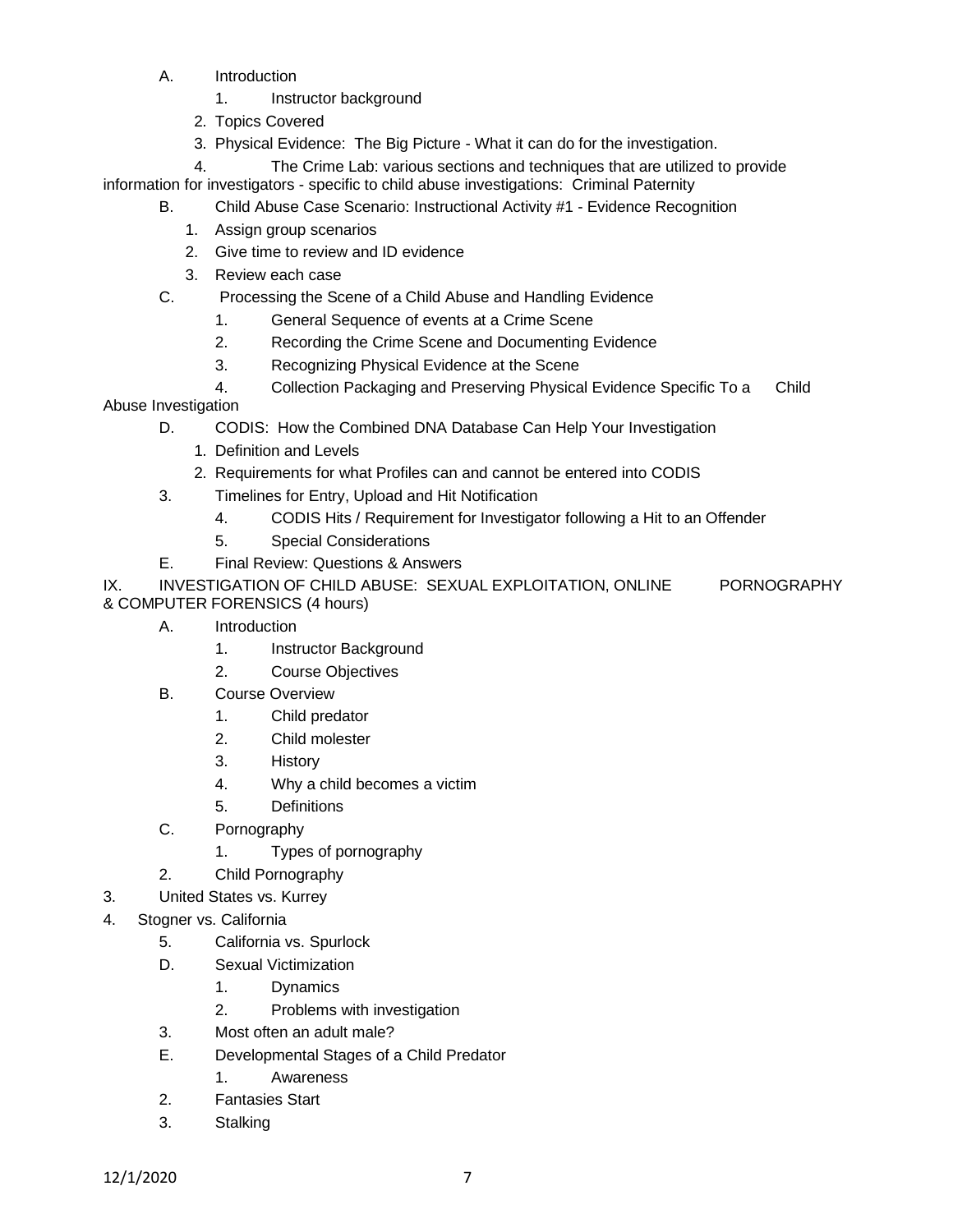### 4. Molestation

- F. Human Trafficking
	- 1. Why Trafficking Exists
- 2. Who Are The Traffickers?
- 3. The Victims
- 4. Trafficking Victims Protection Act (TVPA) of 2000 ? U.S. Victims
	- 5. Federal Anti-Trafficking Efforts
- G. Investigative Steps
	- 1. Locate and Discover sources
- 2. Proactive vs. Reactive: Respond to correspondence from suspect.
- 3. Exchange background information
	- 4. Scope of the crime
- 5. Evidence collection: Identifying all evidence
- 6. Resources
	- 7. Pitfalls and problems
- X. SUSPECT DYNAMICS & INTERROGATION (4 hours)
	- A. Introduction
		- 1. Instructor Background
		- 2. Course Objectives
		- 3. Overview-the research
		- 4. Instructional learning activity
	- B. Suspect Dynamics & Interrogation
		- 1. Sexual abuse
		- 2. Instructional Activity #2
	- 3. Child Molester Typologies
		- 4. Thinking Error and Theme Building
		- 5. Instructional Activity #3: Typologies
		- 6. Instructional Activity #4: Interview / Interrogation Planning
		- 7. Rapport Building
		- 8. Optional Instructional Learning Activity
- XI. INVESTIGATOR WELLNESS (1 hour)
	- A. Introduction
		- 1. Instructor Introduction: Experience as it relates to child abuse
	- 2. Review Goals and Objectives
	- 3. ESSB overview
	- B. Blood Pressure Unit: Baseline Blood Pressure Measure
		- 1. Using BP cuffs assist class in getting a baseline measurement
		- 2. Review blood pressure handout
		- 3. Discussion/concerns
	- C. Child Abuse Images
		- 1. Assist in processing reactions to the images
		- 2. Discuss the impact of such images on investigator wellness
	- D. Blood Pressure Unit: Follow Up/Second Measurement
		- 1. Discuss measurements
- 2. Discuss how the material/images from abuse cases can lead to stress/vicarious trauma.
- E. Vicarious Trauma Overview
	- 1. Defined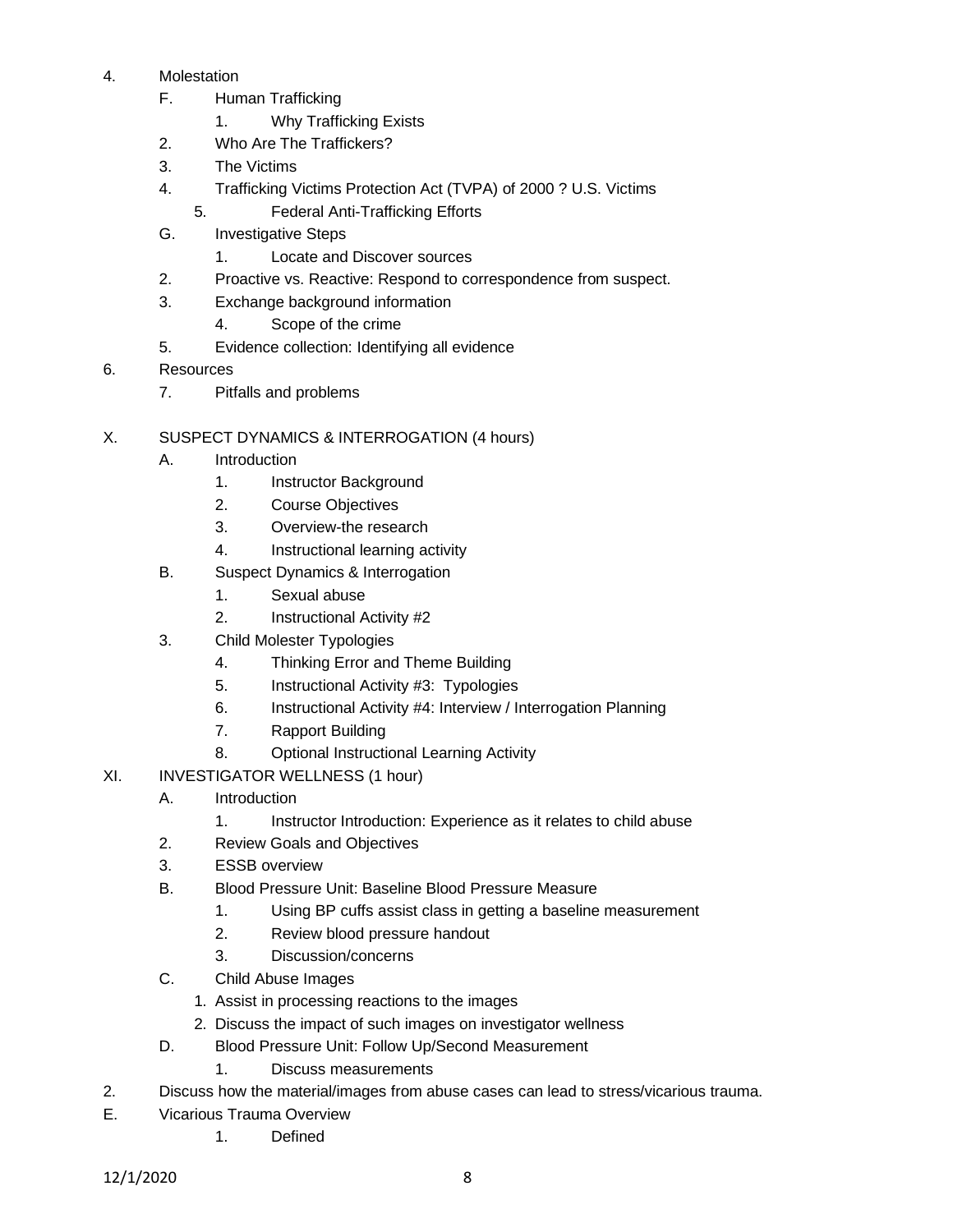- 2. Symptoms
- 3. Changes that may take place in investigators
- 4. Compassion fatigue
- F. Strategies for Healthy Coping
- G. Relaxation Exercise (optional)
	- 1. Discuss options for relaxation
- XII. PRETEXT PHONE CALLS (1.5 hours)
	- A. Purpose
	- 1. Elicit confession
- 2. Elicit admissions
	- 3. Locks suspect into a story
	- B. Legal authority
- 1. PC 632 ? Two party state- Private citizens may not be record without knowledge
	- 2. PC 633 ? Peace officers exempt when conducting investigation
	- 3 PC 633.5 ? Other exemptions (i.e. violent felony)
	- C. Basic Steps
		- 1. Determining victim?s ability
- 2. Victim Preparation
- XIII. COURSE CLOSING (.5 hour)
	- A. Final Questions and Comments
	- B. Course Evaluations

# LAB CONTENT:

- Lab and lecture are inter graded in this course.
- I. COURSE OPENING (1 hour)
- A. Orientation
- 1. Introductions
- 2. Course Administrator
	- 3. Students
- B. Training Schedule: Review each module
- C. Expectations
	- 1. Phones, PDA's, etc.
	- 2. Punctuality
	- 3. Courtesy & respect
	- 4. Open and willing to learn & change
	- 5. Complete all activities & assignments
- D. Paperwork
	- 1. Sign in/POST roster
	- 2. Networking roster

?

- II. ROLE OF THE CHILD ABUSE INVESTIGATOR/INVESTIGATIVE TECHNIQUES (4 hours)
- A. Class Introduction
	- 1. Brief instructor bio
	- 2. Student introductions, class expectations, etc.
- B. Unique Factors of Child Abuse Investigations
- 1. Difficulties unique to CA investigations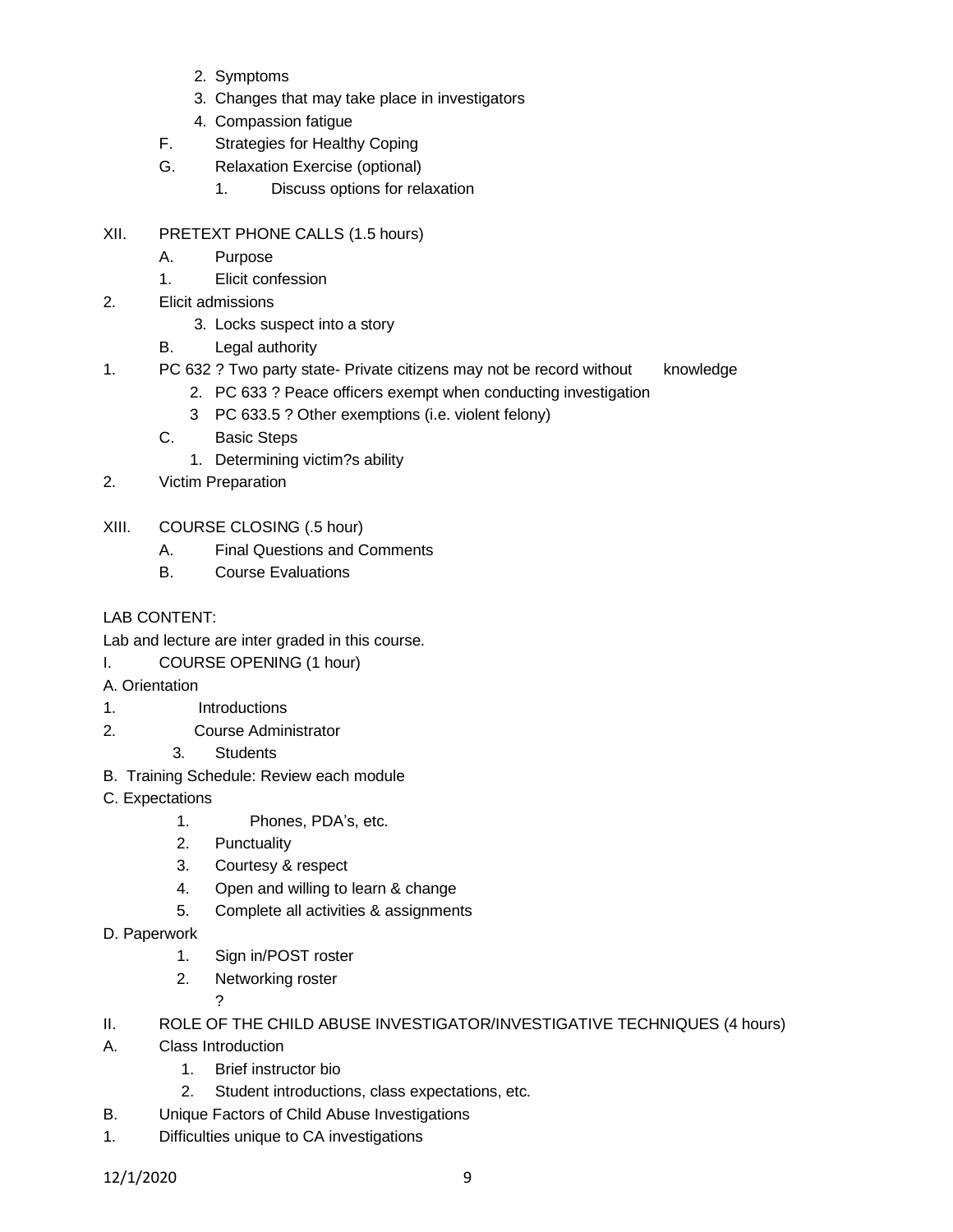- 2. Qualifications of the Investigator
- 3. Investigator Stress Factors,
- 4. Unique Investigator Responsibilities
	- 5. Reporting Requirements
- C. Multidisciplinary approach to child abuse investigations
	- 1. Problems before MDT's
- 2. Improper delegation of investigative responsibilities (e.g. McMartin)
- 3. Developing resources: Interdisciplinary Sources
- 4. MIDT Investigative flow
- D. Taking the Child into Custody ? Overview of laws
- 1. Welfare & Institutions Code
	- 2. Penal Code
- E. Important Case Laws
- 1. Officer Liability: Keller v. City of Stockton
- 2. Duty to investigate: Alejo vs. Alhambra
- 3. Interviewing Child on School Grounds

4. Failures of the system - e.g. recent Los Angeles and Sacramento County child deaths:

- Class discussion of recent cases? F. Initial Case Preparation
- 1. Steps for Developing an Investigative Plan (Group 1)
	- a. Identifying the Involved Parties
	- b. Search for new victims
	- c. Search for corroborating witnesses
	- d. Consider potential of more offenders
	- e. Prioritize the interview sequence
	- f. Prioritize the search for evidence
	- g. Pretext call (see below)
	- h. Search warrant (see below)
	- i. Trace evidence
	- j. Corroborative evidence
- 2. Anticipating Defense Issues (Group 2)
	- a. False Report
	- b. Identification
	- c. It didn't happen that way?
	- d. Child or mom lying
	- e. Lack of Intent
	- f. Mistake (age, conduct, etc.)
	- g. Diminished Actuality
	- h. Alibi
- 3. Corroborating the Victim's Allegations (Group 3)
	- a. Corroboration
	- b. Search for idiosyncratic detail
	- c. Sexual knowledge beyond age/developmental level
	- d. False Reports
	- e. Victim's ability to testify
- 4. Proving or Disproving Suspect's account of events (Group 4)
	- a. Verify alibi
	- b. Signature trait(s)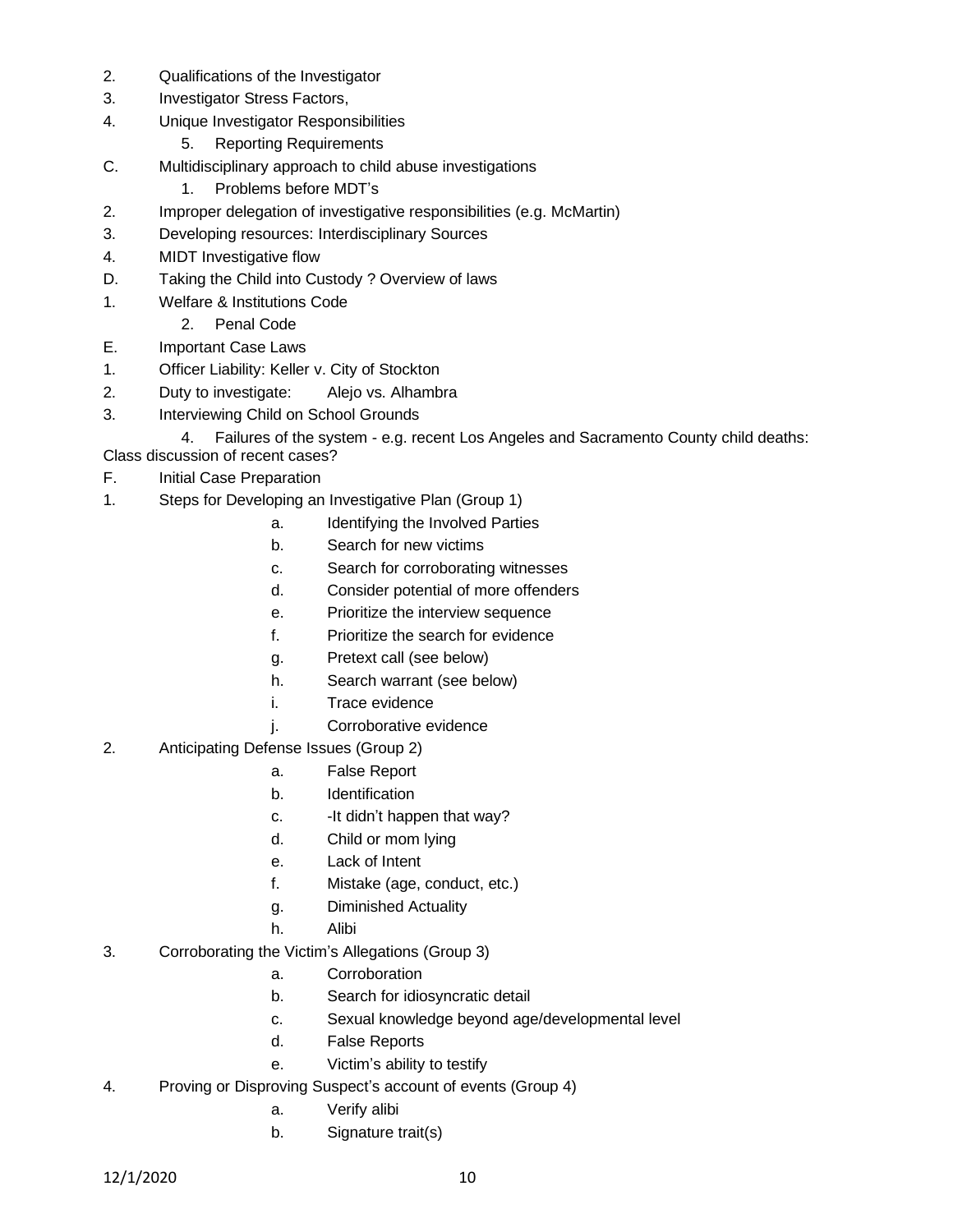- c. Evidence of consciousness of guilt
- d. Evidence of conscious course of conduct
- e. Evidence of sexual intent
- 5. Common Tools and Techniques (Group 5)
	- G. Investigative Techniques and Strategies
		- 1. Timing of arrest
			- a. Consequences/benefits of premature arrest
			- b. 836 PC vs Ramey, Complaint Request
		- 2. Lineups: Photo, live, voice, tools, tattoos
		- 3. Complex Cases: Contamination issues/Investigative resources/time consumption
	- H. Child Abuse Search Warrants
		- 1. Brief review of search warrant basics
		- 2. Resources and Case Law Updates
			- 3. Instructional Activity: Search Warrant Case Law
- III. CHILD VICTIM DYNAMICS & INTERVIEWING (4 hours)
	- A. Introduction
		- 1. Keeping the investigation objective
		- 2. Keeping your emotions from interfering
		- 3. Avoid pre-judging the child
		- 4. Physical abuse cases vs. Sexual molest
		- 5. Differences between child vs. adult victims
	- B. Victim Dynamics
		- 1. Age
		- 2. Gender
		- 3. Culture
		- 4. Relationship with family members
		- 5. Relationship with the offender
		- 6. Credibility issues
	- C. Purpose of an interview
		- 1. Objective fact-finding
	- D. Preparing for the interview: Child Victim/Witness
		- 1. Previously interviewed?
		- 2. Who is doing the interview?
		- 3. What do you know about the child initially?
	- E. Location of Interview
		- 1. On scene or away
		- 2. Child's room (may or may not be appropriate if room is crime scene)
		- 3. Hospital
		- 4. School (you have right as LEO to interview at school)
		- 5. While in a protective custody facility
		- 6. Law enforcement facility or police vehicle
	- F. Proximity
		- 1. Getting on the child's level
		- 2. Sit with child in a chair, on floor, etc.
		- 3. Position self toward the child
		- 4. No physical barriers (table, desk between, etc.)
		- 5. Limit distractions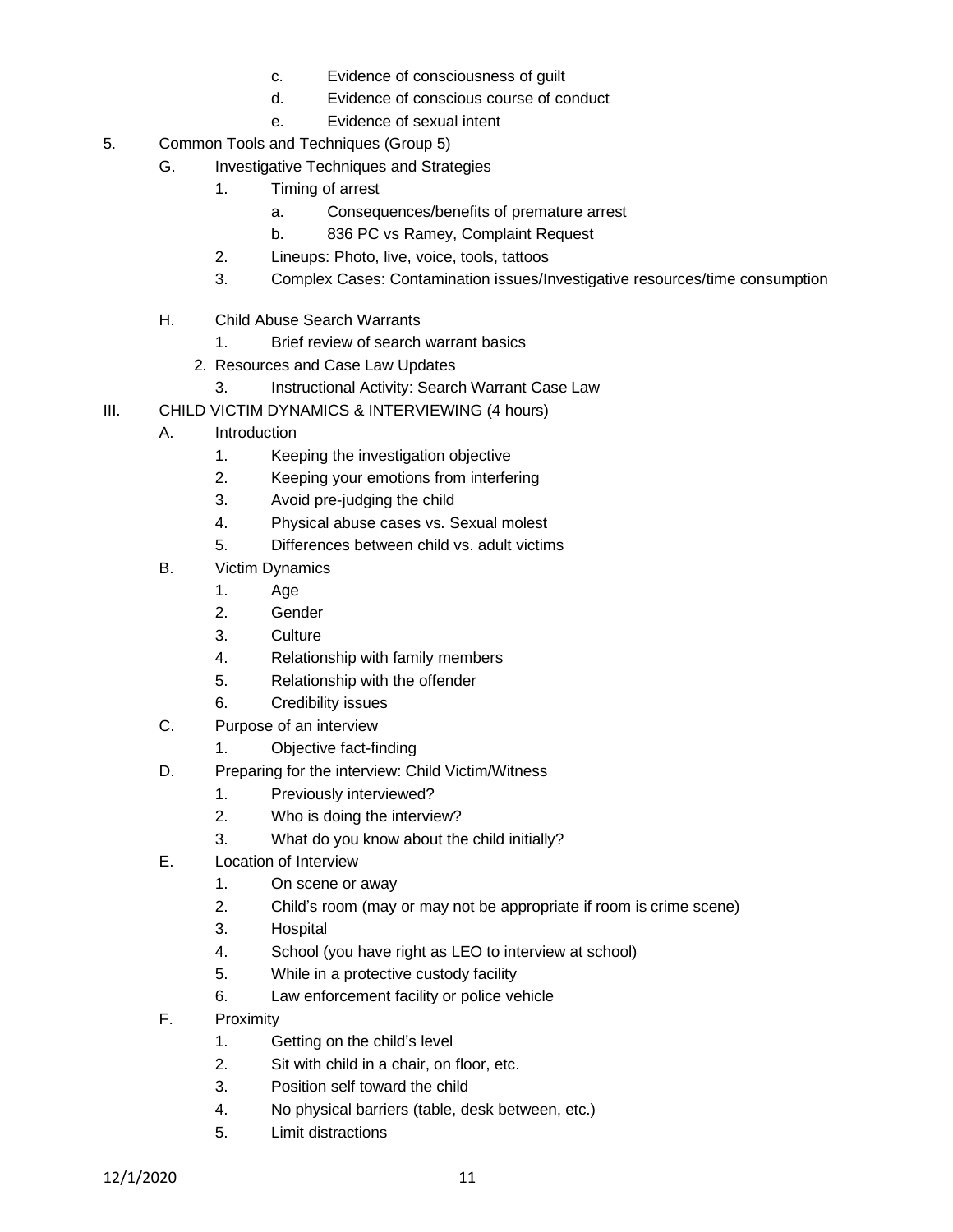- 6. Limit size of the space if possible for privacy
- G. Who is present at interview?
	- 1. You and the child
	- 2. Child advocate (child's choosing, teacher, school counselor, etc.)
	- 3. Interpreter (not family member)
- H. The Interview: Rapport building
	- 1. Purpose
	- 2. Dress code
	- 3. Adapting to the child's language
	- 4. Getting to know the child
	- 5. Establish child's level of understanding
	- I. Information Gathering
		- 1. Record all interviews
		- 2. Continuum of questions (US DOJ Office of Juvenile Justice & Delinquency

## Prevention)

- J. Closure
	- 1. Ask if child is concerned about anything
	- 2. Talk about unrelated subjects before leaving
- IV. CHILD ABUSE & THE LAW (4 hours)
	- A. Introduction
		- 1. Instructor
		- 2. Review segment goals and objectives
	- B. Child Sex Law
		- 1. PC 288(a) Felony
		- 2. PC 288 (b)(1) Felony: As above plus force, violence, duress, menace and fear
		- 3. PC 288(c)(1) Felony or Misdemeanor
		- 4. PC 288.2 Felony or Misdemeanor (wobbler)
		- 5. PC 288.3 Felony
		- 6. PC 288.4 Misdemeanor
		- 7. PC 288.5 Felony
- 8. PC 288.
	- 9. PC 647.6 Misdemeanor
	- 10. Teenagers, -Statutory Crimes?
	- 11. Enhancements: 667.61
	- C. Specialized Evidence Concepts and Bias
		- 1. Child Sexual Abuse Accommodation Syndrome
		- 2. Fresh Complaint Doctrine
		- 3. Evidence Code 1108 (propensity evidence)
		- 4. Rape Trauma Syndrome
	- D. Child Exploitation Law
		- 1. Definition of Sexual Conduct

 2. PC 311.11(a) Possession of Child Porn ? Felony or Misdemeanor (wobbler) ? if defendant has a prior, then 290 offense is a straight felony.

3. PC 311.1(a) Distribution of Child Porn / No commercial purpose - Felony / Misdemeanor

4. PC 311.2(b) Distribution with commercial purpose / Felony: Same as above but add commercial purpose

- 5. PC 311.2 (c)
	- 6. PC 311.4(c) Pose child for, Felony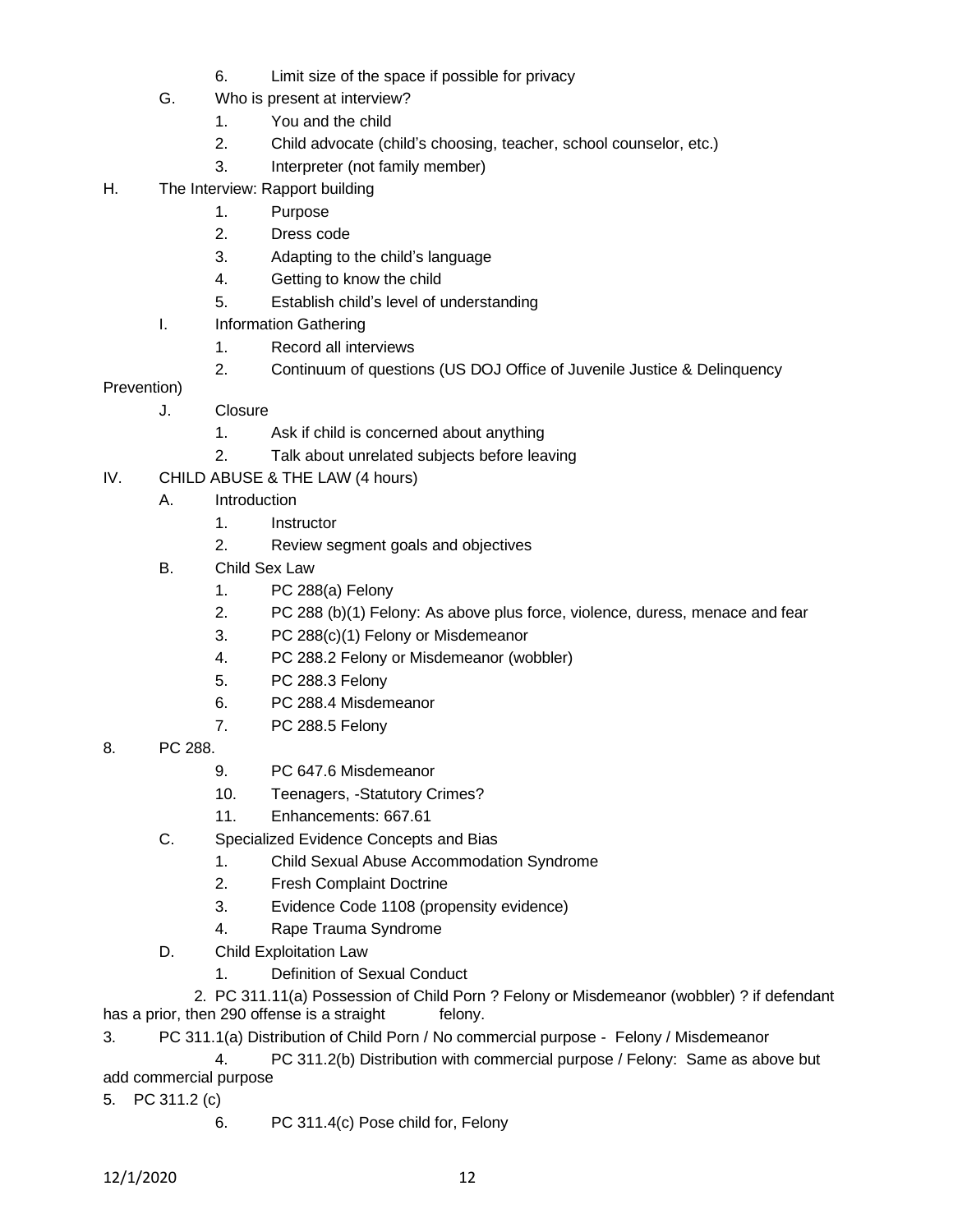7. PC 311.4(b) Pose Child for Porn with commercial purpose - Felony Same as above but add commercial purpose (\$ or trade)

- 8. PC 311.2(d) Import or possess child porn with intent to distribute to child Felony
- E. Child Physical Abuse Law
	- 1. PC 273a
	- 2. PC 273a(b)
	- 3. PC 273 (a)(b)
	- 4. PC 273d
	- 5. PC 270
- F. Statute of Limitations
	- 1. General Provisions
- 2. Special sections for child sex
	- G. Marsy's Law
		- 1. Proposition 9: Reasons for Prop 9
- 2. Victim
- ?
- V. CHILD FORENSIC MEDICAL EXAMS (4 hours)
	- A. Forensic Medical Examination (SART) ? Legal
		- 1. State requirements: PC 11382.5e
		- 2. Forensic Medical Examination Training
		- 3. Local medical examination sites
	- B. Child Sexualized Behavior
		- 1. Normal
		- 2. Concerning
		- 3. Seek professional help
	- C. SART Protocol
		- 1. Initiating local SART protocol
	- D. Forensic Medical Examination
		- 1. Sequence
		- 2. Process
	- E. Common Medical Findings in Child Sexual Abuse
		- 1. Normal Genital Anatomy
		- 2. Suspicious Finding
		- 3. Definitive Findings
	- F. Coping with Trauma
		- 1. Parents/children
		- 2. Secondary Trauma
		- 3. Wellness
- VI. INVESTIGATION OF CHILD ABUSE: PHYSICAL ABUSE & NEGLECT (4 Hours)
	- A. Preliminary Investigations
		- 1. Identify and explain clues to abuse
		- 2. Photography
		- 3. Evidence
	- B. Types of Abuse
		- 1. Neglect
		- 2. Drug endangered children
		- 3. Spanking & whipping: abuse vs. discipline
		- 4. Assorted physical abuse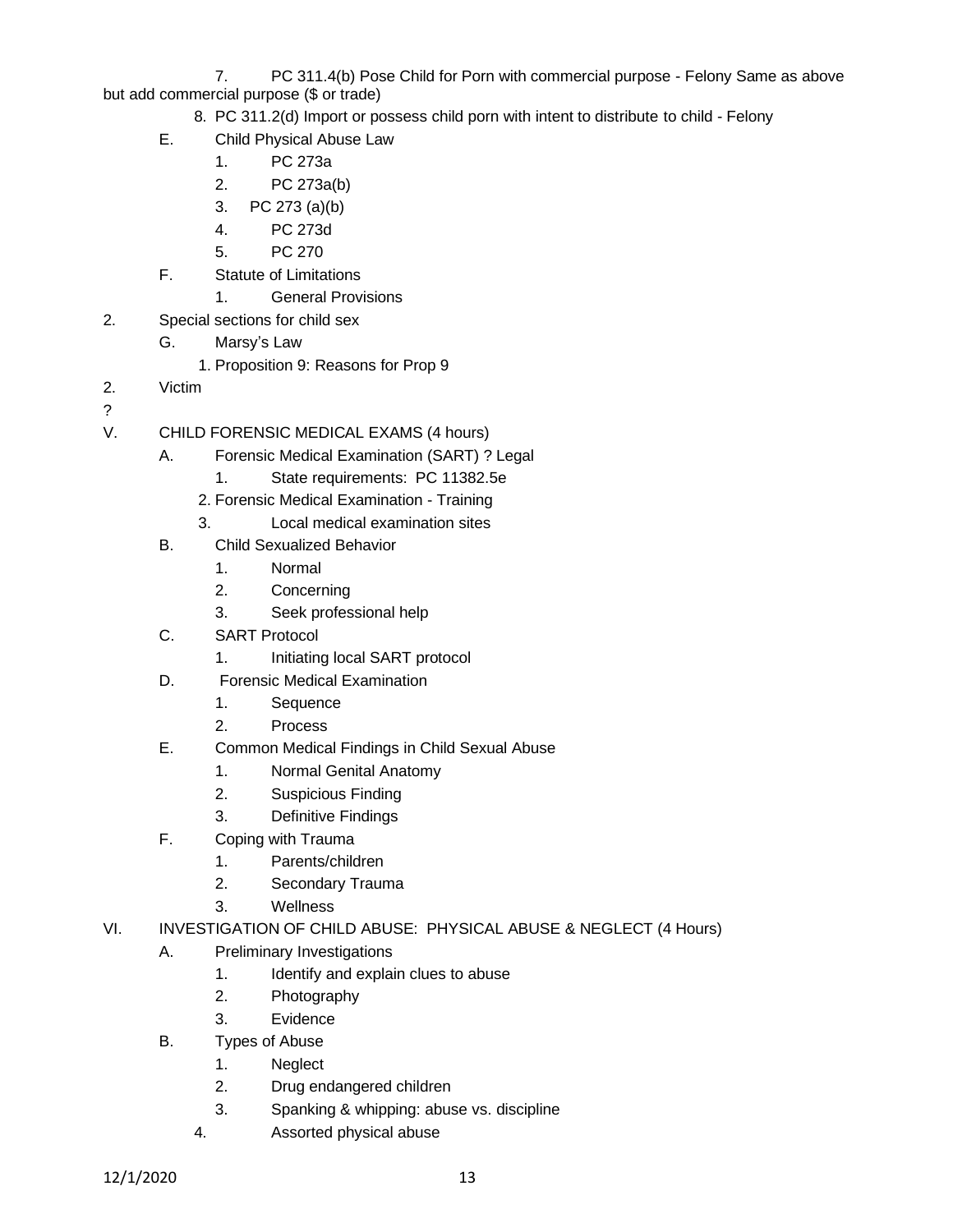- 5. Shaken Baby vs. SUDS
- 6. Bite Marks (Forensic Odontology)
- VII. INVESTIGATION OF CHILD ABUSE: SUSPICIOUS BURNS, BITES & BRUISES (4 hours)
	- A. Introductions
		- 1. Instructor and student introductions
		- 2. Instructor expectations
- 3. Student expectations
	- B. Investigating Suspicious Burn Injuries
		- 1. Burns & temperatures defined
		- 2. Immersion Burn Evidence Worksheet
		- 3. Wet burns
		- 4. Dry contact burns
		- 5. Final exam

VIII. PHYSICAL EVIDENCE IN CHILD ABUSE CASES (4 hours)

- A. Introduction
	- 1. Instructor background
	- 2. Topics Covered
	- 3. Physical Evidence: The Big Picture What it can do for the investigation.

 4. The Crime Lab: various sections and techniques that are utilized to provide information for investigators - specific to child abuse investigations: Criminal Paternity

- B. Child Abuse Case Scenario: Instructional Activity #1 Evidence Recognition
	- 1. Assign group scenarios
	- 2. Give time to review and ID evidence
	- 3. Review each case
- C. Processing the Scene of a Child Abuse and Handling Evidence
	- 1. General Sequence of events at a Crime Scene
	- 2. Recording the Crime Scene and Documenting Evidence
	- 3. Recognizing Physical Evidence at the Scene
	- 4. Collection Packaging and Preserving Physical Evidence Specific To a Child

Abuse Investigation

- D. CODIS: How the Combined DNA Database Can Help Your Investigation
	- 1. Definition and Levels
	- 2. Requirements for what Profiles can and cannot be entered into CODIS
- 3. Timelines for Entry, Upload and Hit Notification
	- 4. CODIS Hits / Requirement for Investigator following a Hit to an Offender
	- 5. Special Considerations
- E. Final Review: Questions & Answers

IX. INVESTIGATION OF CHILD ABUSE: SEXUAL EXPLOITATION, ONLINE PORNOGRAPHY & COMPUTER FORENSICS (4 hours)

- A. Introduction
	- 1. Instructor Background
	- 2. Course Objectives
- B. Course Overview
	- 1. Child predator
	- 2. Child molester
	- 3. History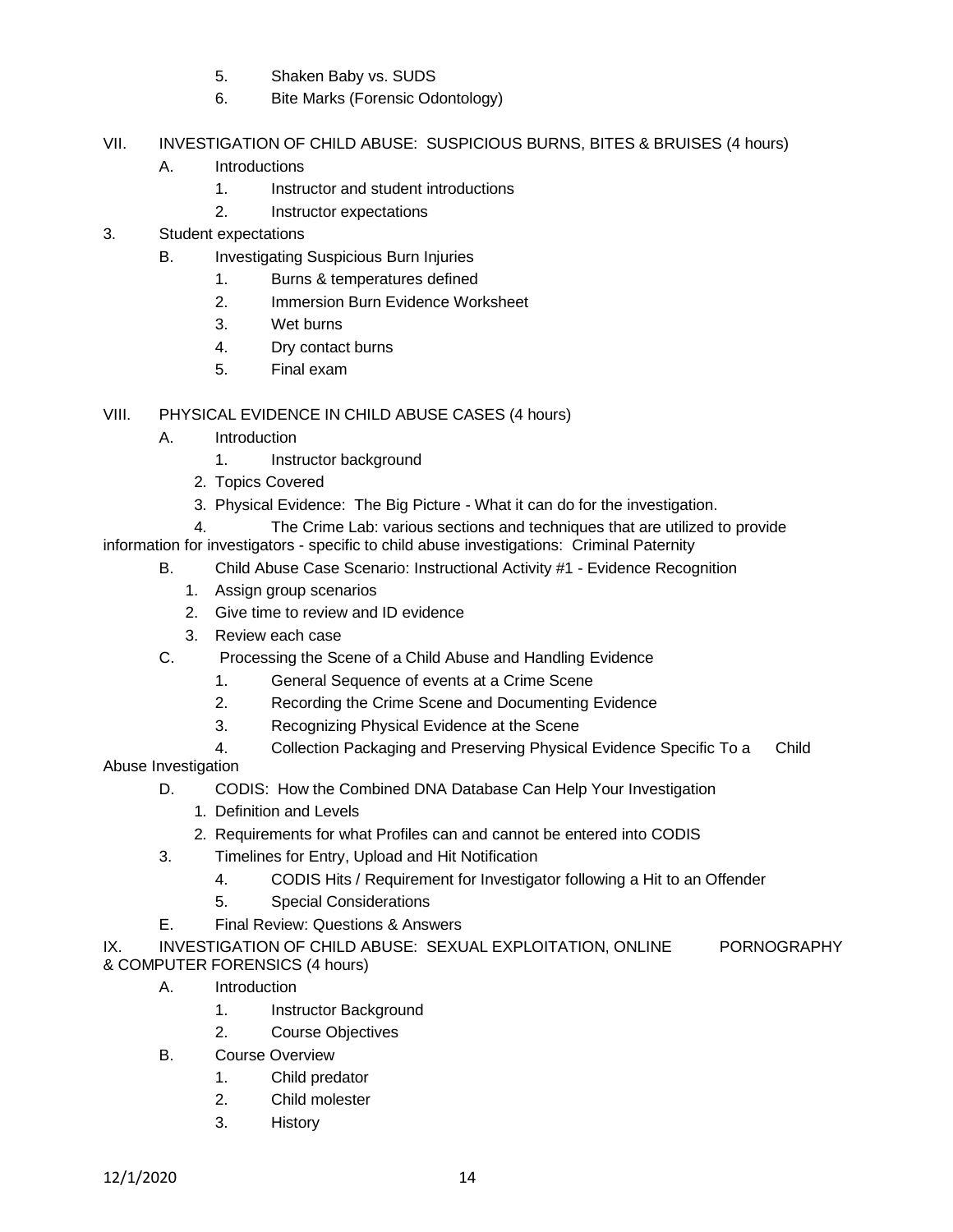- 4. Why a child becomes a victim
- 5. Definitions
- C. Pornography
	- 1. Types of pornography
- 2. Child Pornography
- 3. United States vs. Kurrey
- 4. Stogner vs. California
	- 5. California vs. Spurlock
	- D. Sexual Victimization
		- 1. Dynamics
		- 2. Problems with investigation
	- 3. Most often an adult male?
	- E. Developmental Stages of a Child Predator
		- 1. Awareness
	- 2. Fantasies Start
	- 3. Stalking
- 4. Molestation
	- F. Human Trafficking
		- 1. Why Trafficking Exists
	- 2. Who Are The Traffickers?
	- 3. The Victims
	- 4. Trafficking Victims Protection Act (TVPA) of 2000 U.S. Victims
		- 5. Federal Anti-Trafficking Efforts
	- G. Investigative Steps
		- 1. Locate and Discover sources
	- 2. Proactive vs. Reactive: Respond to correspondence from suspect.
	- 3. Exchange background information
		- 4. Scope of the crime
	- 5. Evidence collection: Identifying all evidence
- 6. Resources
	- 7. Pitfalls and problems
- X. SUSPECT DYNAMICS & INTERROGATION (4 hours)
	- A. Introduction
		- 1. Instructor Background
		- 2. Course Objectives
		- 3. Overview-the research
		- 4. Instructional learning activity
	- B. Suspect Dynamics & Interrogation
		- 1. Sexual abuse
		- 2. Instructional Activity #2
	- 3. Child Molester Typologies
		- 4. Thinking Error and Theme Building
		- 5. Instructional Activity #3: Typologies
		- 6. Instructional Activity #4: Interview / Interrogation Planning
		- 7. Rapport Building
		- 8. Optional Instructional Learning Activity
- XI. INVESTIGATOR WELLNESS (1 hour)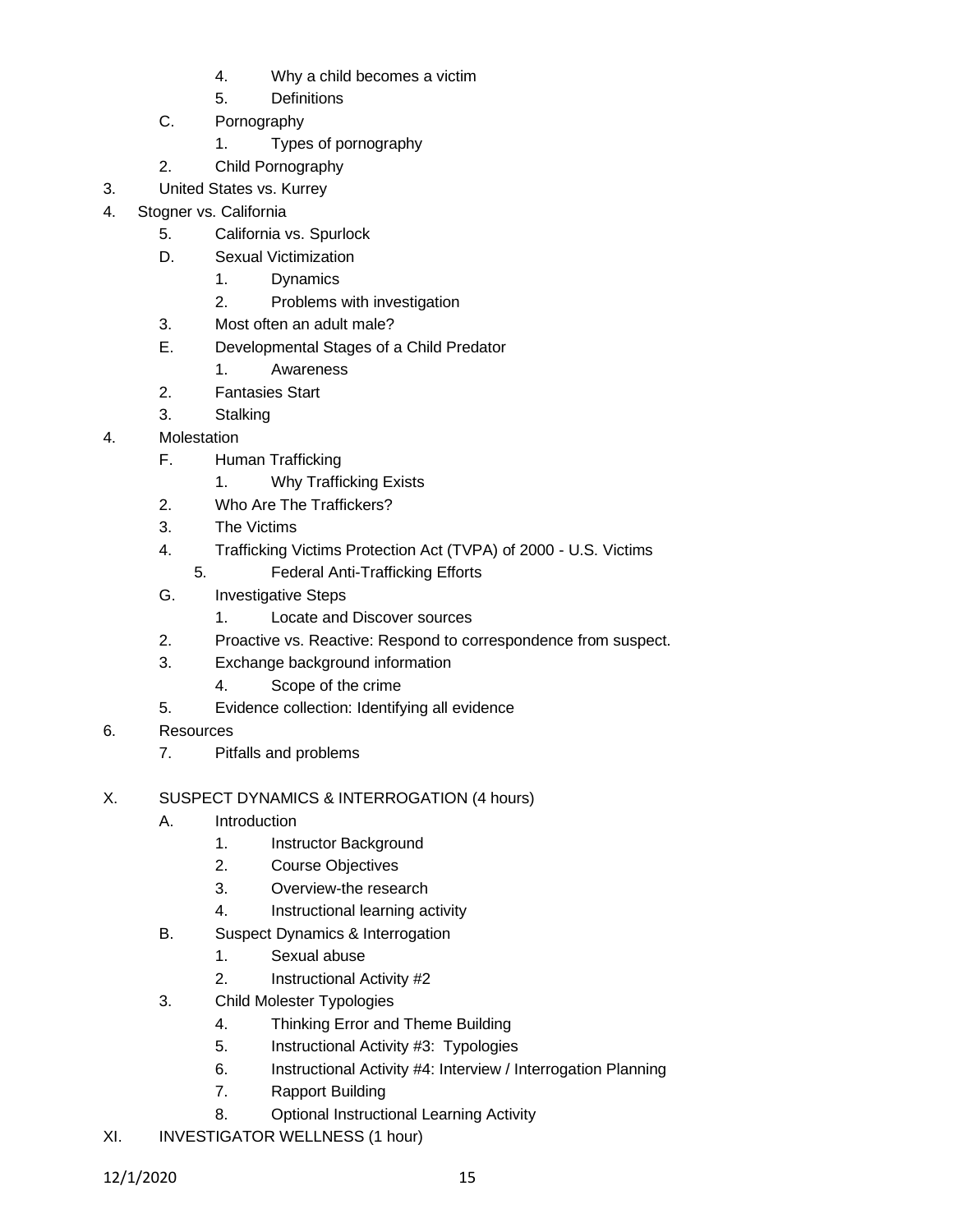- A. Introduction
	- 1. Instructor Introduction: Experience as it relates to child abuse
- 2. Review Goals and Objectives
- 3. ESSB overview
- B. Blood Pressure Unit: Baseline Blood Pressure Measure
	- 1. Using BP cuffs assist class in getting a baseline measurement
	- 2. Review blood pressure handout
	- 3. Discussion/concerns
- C. Child Abuse Images
	- 1. Assist in processing reactions to the images
	- 2. Discuss the impact of such images on investigator wellness
- D. Blood Pressure Unit: Follow Up/Second Measurement
	- 1. Discuss measurements
- 2. Discuss how the material/images from abuse cases can lead to stress/vicarious trauma.
- E. Vicarious Trauma Overview
	- 1. Defined
	- 2. Symptoms
	- 3. Changes that may take place in investigators
	- 4. Compassion fatigue
	- F. Strategies for Healthy Coping
	- G. Relaxation Exercise (optional)
		- 1. Discuss options for relaxation
- XII. PRETEXT PHONE CALLS (1.5 hours)
	- A. Purpose
	- 1. Elicit confession
- 2. Elicit admissions
	- 3. Locks suspect into a story
	- B. Legal authority

## 1. PC 632 ? Two party state- Private citizens may not be record without knowledge

- 2. PC 633 ? Peace officers exempt when conducting investigation
- 3 PC 633.5 ? Other exemptions (i.e. violent felony)
- C. Basic Steps
	- 1. Determining victim's ability
- 2. Victim Preparation
- XIII. COURSE CLOSING (.5 hour)
	- A. Final Questions and Comments
	- B. Course Evaluations

## **METHODS OF INSTRUCTION:**

Lecture, film, video-tape simulation, discussion, role playing. Evaluation will be made via an objective test.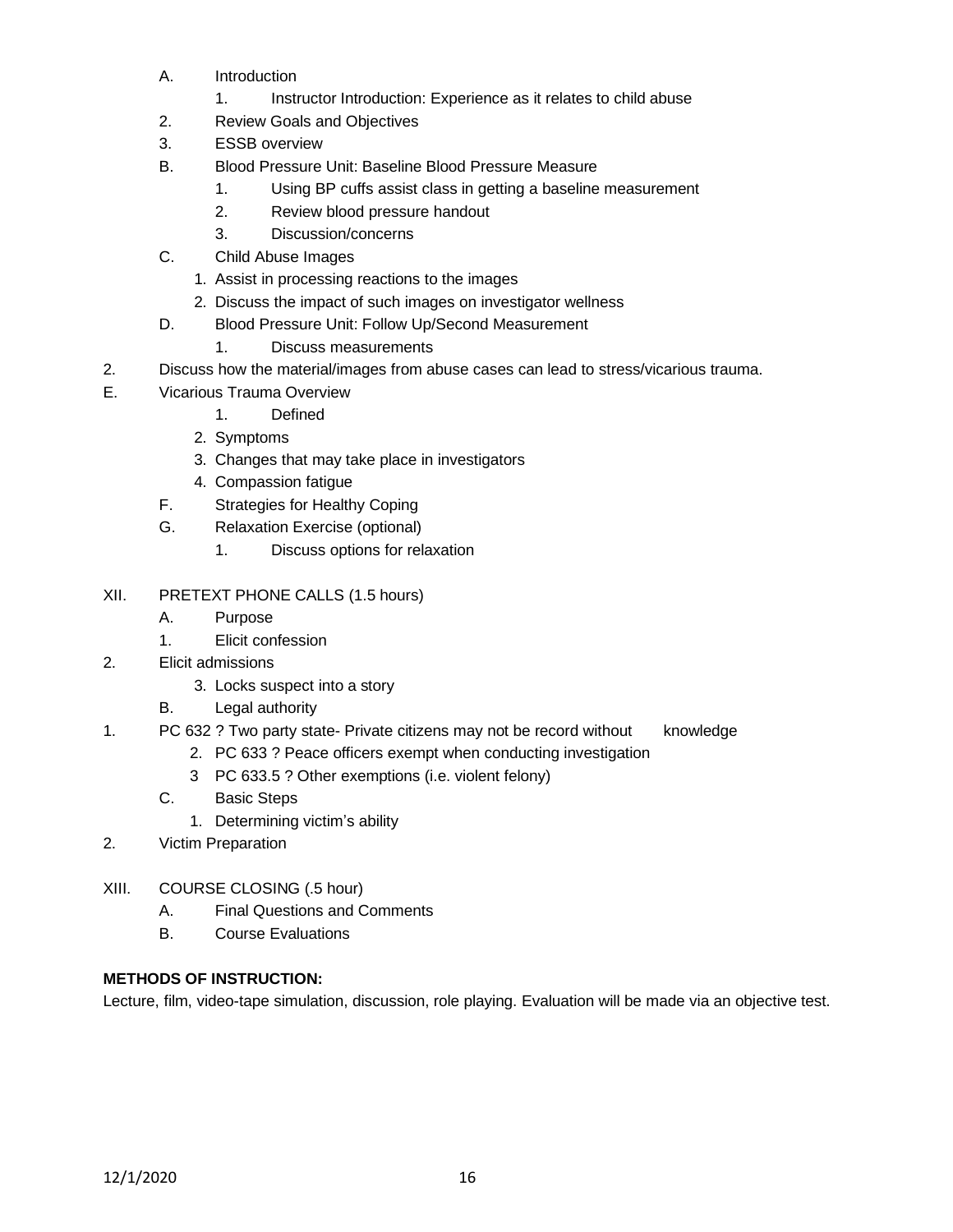### **OUT OF CLASS ASSIGNMENTS:**

Required Outside Hours: 9 Assignment Description: Review Penal codes regarding taking children into custody and child abuse. Required Outside Hours: 9 Assignment Description: Review department procedures and etiquette for conducting a child abuse victim interview.

#### **METHODS OF EVALUATION:**

Writing assignments Percent of total grade: 25.00 % Percent range of total grade: 25 % to 35 % Written Homework; Reading Reports Problem-solving assignments Percent of total grade: 25.00 % Homework Problems; Field Work; Lab Reports; Quizzes Skill demonstrations Percent of total grade: 25.00 % Class Performance/s Objective examinations Percent of total grade: 25.00 % Percent range of total grade: 25 % to 45 % Multiple Choice

#### **REPRESENTATIVE TEXTBOOKS:**

Dave Pelzer . A child Called It: One Childs Courage to Survive . Deerfield Beach Florida: Health Communications, INC,1993. Most Current Edition ISBN: 1558743669 Reading Level of Text, Grade: 12 Kenneth V Lanning . Child Molesters: A Behavioral Analysis . US Department of Justice : Office of Juvenile Justice and Delinquency Prevention ,2010. Most current edition Reading Level of Text, Grade: 12 Toni Cavanagh Johnson . Understanding Children's Sexual Behaviors: What's Natural and Healthy Natural lab manual. Neari Press ,2015. Most Current edition ISBN: 9781882948246 Reading Level of Text, Grade: 12